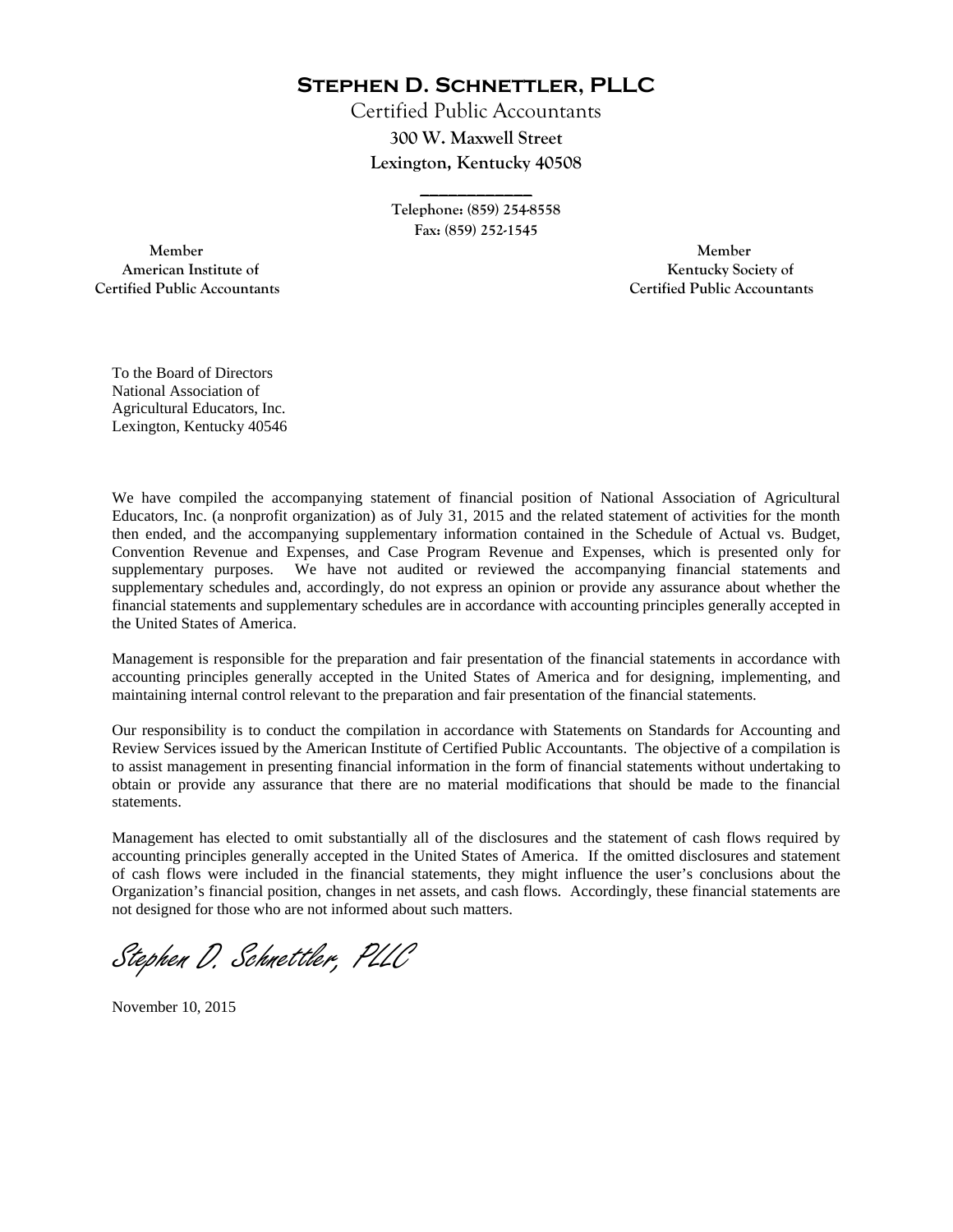## NATIONAL ASSOCIATION OF AGRICULTURAL EDUCATORS, INC. **Statement of Financial Position** July 31, 2015

| <b>ASSETS</b>                         |                 |
|---------------------------------------|-----------------|
| Cash on deposit                       | \$<br>325,529   |
| Investments - operating fund          | 614,067         |
| Investments - life membership fund    | 213,362         |
| Investments - reserve fund            | 2,723           |
| Accounts receivable                   | 783,489         |
| Inventory                             | 5,000           |
| Prepaid expenses                      | 349             |
| Property and equipment - CASE         | 656             |
| Property and equipment                | 12,288          |
| <b>TOTAL ASSETS</b>                   | \$<br>1,957,463 |
| <b>LIABILITIES AND NET ASSETS</b>     |                 |
| <b>LIABILITIES</b>                    |                 |
| Accounts payable                      | \$<br>300,233   |
| Accrued leave payable                 | 38,485          |
| Other current liabilities             | 8,183           |
| <b>TOTAL LIABILITIES</b>              | 346,901         |
| <b>NET ASSETS</b>                     |                 |
| Unrestricted net assets:              |                 |
| Current operation                     | 775,414         |
| Board designated for special purposes | 207,445         |
| Temporarily restricted net assets     | 480             |
| <b>CASE Project</b>                   | 627,223         |
| <b>TOTAL NET ASSETS</b>               | 1,610,562       |
| TOTAL LIABILITIES AND NET ASSETS      | \$<br>1,957,463 |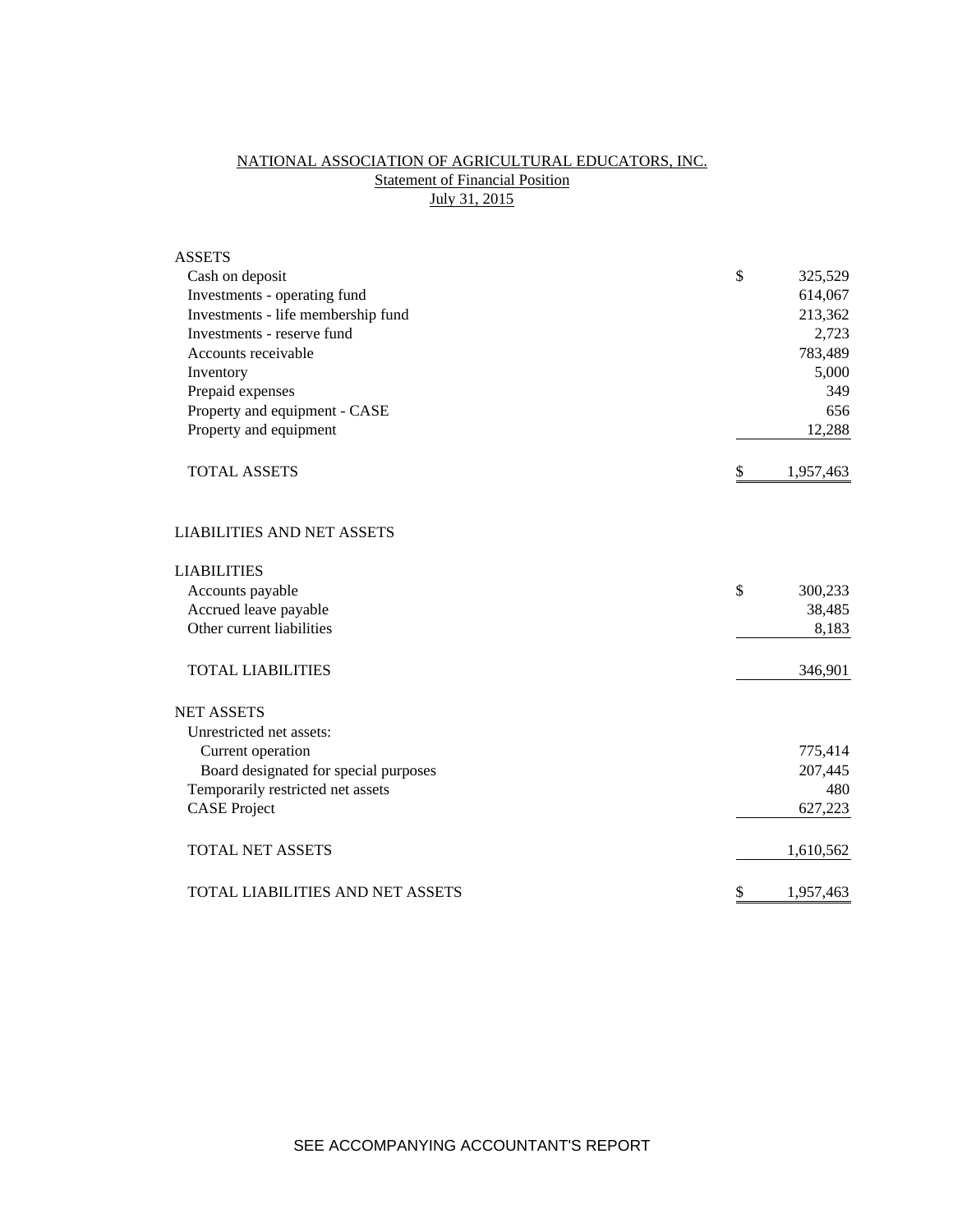### NATIONAL ASSOCIATION OF AGRICULTURAL EDUCATORS, INC. Statement of Activities For the Month ended July 31, 2015

|                                       | Unrestricted |                       |                     |  |                           |     |                 |         |                 |
|---------------------------------------|--------------|-----------------------|---------------------|--|---------------------------|-----|-----------------|---------|-----------------|
|                                       |              | Current<br>Operations | Board<br>Designated |  | Temporarily<br>Restricted |     | CASE<br>Project |         | Total           |
|                                       |              |                       |                     |  |                           |     |                 |         |                 |
| Revenue, Gains and Losses             |              |                       |                     |  |                           |     |                 |         |                 |
| Membership dues                       | \$           | 12,870                |                     |  | \$                        |     | \$              |         | \$<br>12,870    |
| Convention registration               |              |                       |                     |  |                           |     |                 |         |                 |
| Sponsorship and awards                |              | 5,000                 |                     |  |                           |     |                 |         | 5,000           |
| Merchandise sales                     |              | 1,154                 |                     |  |                           |     |                 |         | 1,154           |
| Contributions                         |              |                       |                     |  |                           |     |                 |         |                 |
| Management fees                       |              | $\mathbf{1}$          |                     |  |                           |     |                 |         | $\mathbf{1}$    |
| Net realized and unrealized           |              |                       |                     |  |                           |     |                 |         |                 |
| gains (losses) on securities          |              | 11,438                |                     |  |                           |     |                 |         | 11,438          |
| Interest and dividends                |              | 420                   |                     |  |                           |     |                 |         | 420             |
| FFA Foundation projects               |              | 26,961                |                     |  |                           |     |                 |         | 26,961          |
| CASE Program income                   |              |                       |                     |  |                           |     |                 | 518,835 | 518,835         |
| Other income                          |              | 61,433                |                     |  |                           |     |                 |         | 61,433          |
| Total Revenue, Gaines and Losses      |              | 119,277               |                     |  |                           |     |                 | 518,835 | 638,112         |
| Net Assets Released from Restrictions |              |                       |                     |  |                           |     |                 |         |                 |
| Total Revenue, Gains and Losses       |              |                       |                     |  |                           |     |                 |         |                 |
| and Reclassifications                 |              | 119,277               |                     |  |                           |     |                 | 518,835 | 638,112         |
| <b>Expenses</b>                       |              |                       |                     |  |                           |     |                 |         |                 |
| General expenses                      |              | 94,680                |                     |  |                           |     |                 |         | 94,680          |
| FFA Foundation projects               |              |                       |                     |  |                           |     |                 |         |                 |
| <b>CASE</b> Program expenses          |              |                       |                     |  |                           |     |                 | 122,339 | 122,339         |
| Convention expenses                   |              |                       |                     |  |                           |     |                 |         |                 |
|                                       |              |                       |                     |  |                           |     |                 |         |                 |
| Total expenses                        |              | 94,680                |                     |  |                           |     |                 | 122,339 | 217,019         |
| INCREASE (DECREASE) IN NET ASSETS     |              | 24,597                |                     |  |                           |     |                 | 396,496 | 421,093         |
| NET ASSETS AT BEGINNING OF PERIOD     |              | 750,817               | 207,445             |  |                           | 480 |                 | 230,727 | 1,189,469       |
| NET ASSETS AT END OF PERIOD           | \$           | 775,414               | \$<br>207,445       |  | \$                        | 480 | \$              | 627.223 | \$<br>1,610,562 |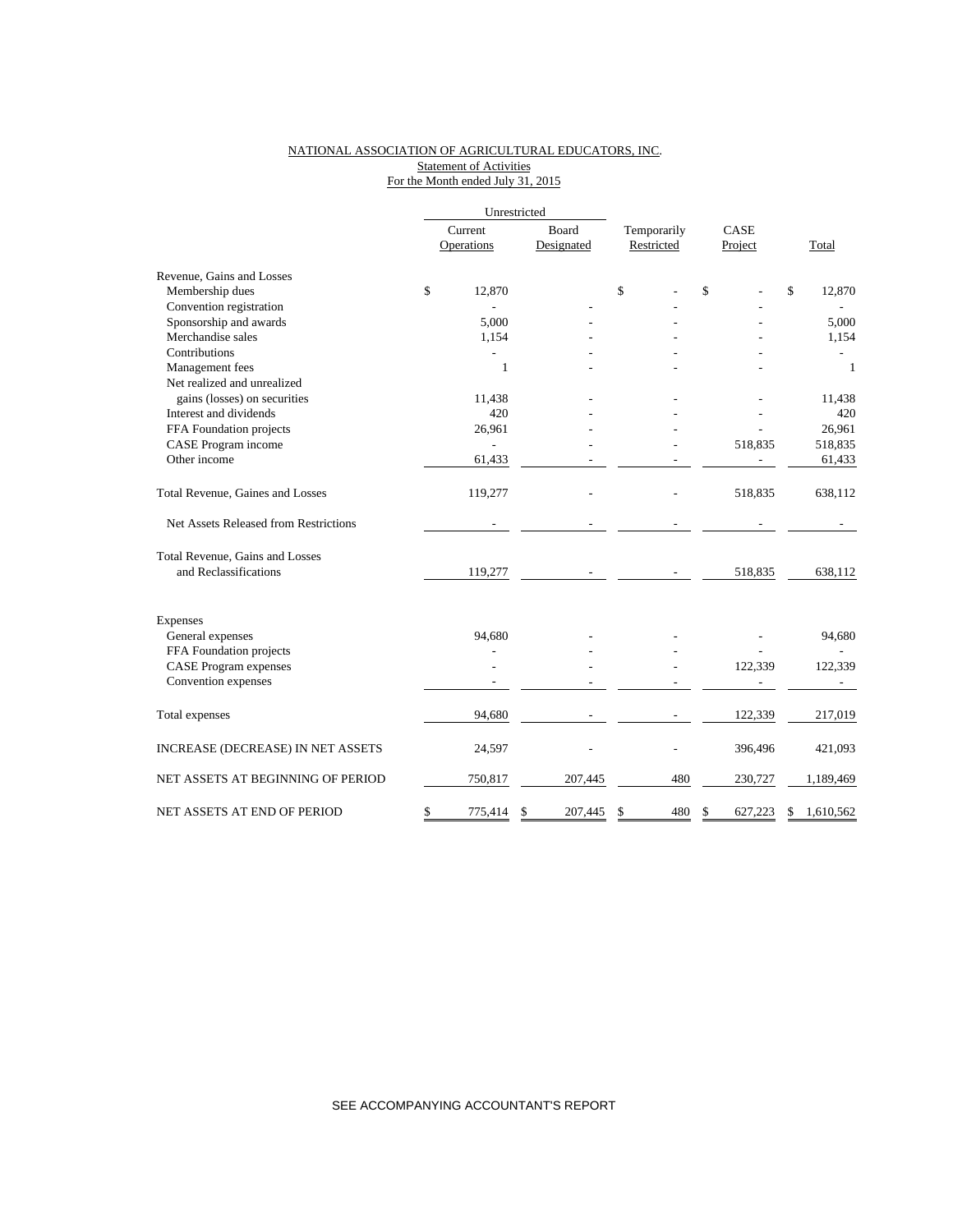# NATIONAL ASSOCIATION OF AGRICULTURAL EDUCATORS, INC.

Schedule of Actual vs. Budget

| For the Month Ended July 31, 2015 |  |
|-----------------------------------|--|
|                                   |  |

|                                                       | <b>MONTH</b><br><b>ACTUAL</b> | <b>MONTH</b><br><b>BUDGET</b> |        | <b>MONTH</b><br><b>\$VARIANCE</b> |                     | YEAR TO DATE<br><b>ACTUAL</b> |                |     | <b>YEAR</b><br><b>BUDGET</b> |     | <b>YEAR</b><br><b>SVARIANCE</b> |  |
|-------------------------------------------------------|-------------------------------|-------------------------------|--------|-----------------------------------|---------------------|-------------------------------|----------------|-----|------------------------------|-----|---------------------------------|--|
| <b>REVENUE</b>                                        |                               |                               |        |                                   |                     |                               |                |     |                              |     |                                 |  |
| Member dues                                           | \$<br>10,620                  | -\$                           | 31,938 | -\$                               | $(21,318)$ \$       |                               | 10,620         | -\$ | 383,260                      | -\$ | (372, 640)                      |  |
| Corporate membership dues                             | 2,250                         |                               | 2,563  |                                   | (313)               |                               | 2,250          |     | 30,750                       |     | (28,500)                        |  |
| Delmar scholarships                                   |                               |                               | 625    |                                   | (625)               |                               | $\blacksquare$ |     | 7,500                        |     | (7,500)                         |  |
| Foundation management fees                            | 1                             |                               | 7,333  |                                   | (7, 332)            |                               | $\mathbf{1}$   |     | 88,000                       |     | (87,999)                        |  |
| Interest and dividends                                | 267                           |                               | 1,833  |                                   | (1, 566)            |                               | 267            |     | 22,000                       |     | (21, 733)                       |  |
| Net realized and unrealized                           |                               |                               |        |                                   |                     |                               |                |     |                              |     |                                 |  |
| gains (losses) on securities                          | 11,438                        |                               |        |                                   | 11,438              |                               | 11,438         |     |                              |     | 11,438                          |  |
| Merchandise sales                                     | 1,154                         |                               | 833    |                                   | 321                 |                               | 1,154          |     | 10,000                       |     | (8, 846)                        |  |
| Investment income, Life Fund                          | 153                           |                               | 42     |                                   | 111                 |                               | 153            |     | 500                          |     | (347)                           |  |
| Contributions, Legislative Fund                       | ÷,                            |                               | ÷.     |                                   | $\bar{\phantom{a}}$ |                               | ÷,             |     |                              |     |                                 |  |
| Miscellaneous income                                  | $\blacksquare$                |                               | 833    |                                   | (833)               |                               | $\sim$         |     | 10,000                       |     | (10,000)                        |  |
| Scholarship raffle proceeds                           |                               |                               | 125    |                                   | (125)               |                               |                |     | 1,500                        |     | (1,500)                         |  |
| National Teach Ag Campaign                            | 3,344                         |                               | 13,833 |                                   | (10, 489)           |                               | 3,344          |     | 166,000                      |     | (162, 656)                      |  |
| Teacher crisis fund                                   | 689                           |                               | ä,     |                                   | 689                 |                               | 689            |     |                              |     | 689                             |  |
| <b>BFRDP</b> Grant                                    |                               |                               | L,     |                                   | ä,                  |                               | ÷,             |     |                              |     |                                 |  |
| AEM business manager stipend                          |                               |                               | 333    |                                   | (333)               |                               | $\overline{a}$ |     | 4,000                        |     | (4,000)                         |  |
| CASE management fee                                   | $\overline{a}$                |                               | 2,000  |                                   | (2,000)             |                               | $\overline{a}$ |     | 24,000                       |     | (24,000)                        |  |
| Council MMM management fee                            |                               |                               | 417    |                                   | (417)               |                               | ÷,             |     | 5,000                        |     | (5,000)                         |  |
| COP                                                   | 57,400                        |                               | $\Box$ |                                   | 57,400              |                               | 57,400         |     |                              |     | 57,400                          |  |
| FFA Foundation project - TTTK                         |                               |                               | 3,875  |                                   | (3,875)             |                               | $\sim$         |     | 46,500                       |     | (46,500)                        |  |
| FFA Foundation project - OPAP                         |                               |                               | 917    |                                   | (917)               |                               | ÷.             |     | 11,000                       |     | (11,000)                        |  |
| FFA Foundation project - OMSP                         |                               |                               | 917    |                                   | (917)               |                               |                |     | 11,000                       |     | (11,000)                        |  |
| FFA Foundation project - OT                           |                               |                               | 917    |                                   | (917)               |                               | $\sim$         |     | 11,000                       |     | (11,000)                        |  |
| FFA Foundation project - OYM                          |                               |                               | 917    |                                   | (917)               |                               | ÷,             |     | 11,000                       |     | (11,000)                        |  |
| FFA Foundation project - Lifetime Achievement         | 18,000                        |                               | 208    |                                   | 17,792              |                               | 18,000         |     | 2,500                        |     | 15,500                          |  |
| FFA Foundation project - Outstanding Service Citation |                               |                               | 205    |                                   | (205)               |                               | ÷,             |     | 2,460                        |     | (2,460)                         |  |
| FFA Foundation teacher workshop                       | L,                            |                               | 958    |                                   | (958)               |                               | $\sim$         |     | 11,500                       |     | (11,500)                        |  |
| FFA Foundation Regional Grants Revenue                |                               |                               | 1,500  |                                   | (1,500)             |                               | ÷,             |     | 18,000                       |     | (18,000)                        |  |
| FFA Foundation Agriscience Teacher                    | 8,961                         |                               | 1,562  |                                   | 7,399               |                               | 8,961          |     | 18,740                       |     | (9,779)                         |  |
| FFA Foundation NATAA/NAII                             |                               |                               | 10,000 |                                   | (10,000)            |                               | ÷,             |     | 120,000                      |     | (120,000)                       |  |
| FFA Foundation project - XLR8                         |                               |                               | 2,000  |                                   | (2,000)             |                               | ÷.             |     | 24,000                       |     | (24,000)                        |  |
| FFA Foundation communities of practice                |                               |                               | 2,733  |                                   | (2,733)             |                               | ÷,             |     | 32,800                       |     | (32, 800)                       |  |
| FFA Foundation convention internet lounge             |                               |                               | 683    |                                   | (683)               |                               |                |     | 8,200                        |     | (8,200)                         |  |
| CASE program net income                               | 396,496                       |                               | L,     |                                   | 396,496             |                               | 396,496        |     |                              |     | 396,496                         |  |
| Convention net income                                 | 5,000                         |                               | 6,338  |                                   | (1, 338)            |                               | 5,000          |     | 69,050                       |     | (64,050)                        |  |
|                                                       |                               |                               |        |                                   |                     |                               |                |     |                              |     |                                 |  |
| <b>TOTAL REVENUE</b>                                  | 515,773                       |                               | 96,438 |                                   | 419,335             |                               | 515,773        |     | 1,150,260                    |     | (634, 487)                      |  |
| <b>EXPENSES</b>                                       |                               |                               |        |                                   |                     |                               |                |     |                              |     |                                 |  |
| Salaries                                              | 32,946                        |                               | 28,806 |                                   | 4,140               |                               | 32,946         |     | 345,675                      |     | (312, 729)                      |  |
| Taxes and benefits                                    | 9,739                         |                               | 7,301  |                                   | 2,438               |                               | 9,739          |     | 87,613                       |     | (77, 874)                       |  |
| Computer service                                      | 1,125                         |                               | 667    |                                   | 458                 |                               | 1,125          |     | 8,000                        |     | (6, 875)                        |  |
| Telephone                                             | 323                           |                               | 417    |                                   | (94)                |                               | 323            |     | 5,000                        |     | (4,677)                         |  |
| Accounting                                            | 650                           |                               | 1,317  |                                   | (667)               |                               | 650            |     | 15,800                       |     | (15, 150)                       |  |
| Depreciation                                          | 265                           |                               | 250    |                                   | 15                  |                               | 265            |     | 3,000                        |     | (2,735)                         |  |
| Rent                                                  | 5,000                         |                               | 417    |                                   | 4,583               |                               | 5,000          |     | 5,000                        |     | $\omega$                        |  |
|                                                       |                               |                               |        |                                   |                     |                               |                |     |                              |     |                                 |  |
| Insurance                                             | 729                           |                               | 667    |                                   | 62                  |                               | 729            |     | 8,000                        |     | (7,271)                         |  |
| Legal                                                 | ÷,                            |                               | 83     |                                   | (83)                |                               | $\Box$         |     | 1,000                        |     | (1,000)                         |  |
| Office Supplies                                       | 33                            |                               | 667    |                                   | (634)               |                               | 33             |     | 8,000                        |     | (7,967)                         |  |
| Bank charges and investment fees                      | 2,016                         |                               | 8      |                                   | 2,008               |                               | 2,016          |     | 100                          |     | 1,916                           |  |
| Printing, general                                     | $\blacksquare$                |                               | 167    |                                   | (167)               |                               | $\blacksquare$ |     | 2,000                        |     | (2,000)                         |  |
| Staff training                                        | ÷                             |                               | $42\,$ |                                   | (42)                |                               | $\blacksquare$ |     | 500                          |     | (500)                           |  |
| Taxes and licenses                                    |                               |                               | 8      |                                   | (8)                 |                               | $\bar{a}$      |     | 100                          |     | (100)                           |  |
| Membership and contributions                          | ÷,                            |                               | 1,417  |                                   | (1, 417)            |                               | $\blacksquare$ |     | 17,000                       |     | (17,000)                        |  |
| Travel, staff                                         | (709)                         |                               | 2,500  |                                   | (3,209)             |                               | (709)          |     | 30,000                       |     | (30,709)                        |  |
| Promotion and marketing                               | 549                           |                               | 1,000  |                                   | (451)               |                               | 549            |     | 12,000                       |     | (11, 451)                       |  |
| Merchandise and diaries                               | 4,724                         |                               | 208    |                                   | 4,516               |                               | 4,724          |     | 2,500                        |     | 2,224                           |  |

| (Continued) |
|-------------|
|-------------|

| Photocopying |  |  |
|--------------|--|--|

| Photocopving |  | (8) | 100 | (100) |
|--------------|--|-----|-----|-------|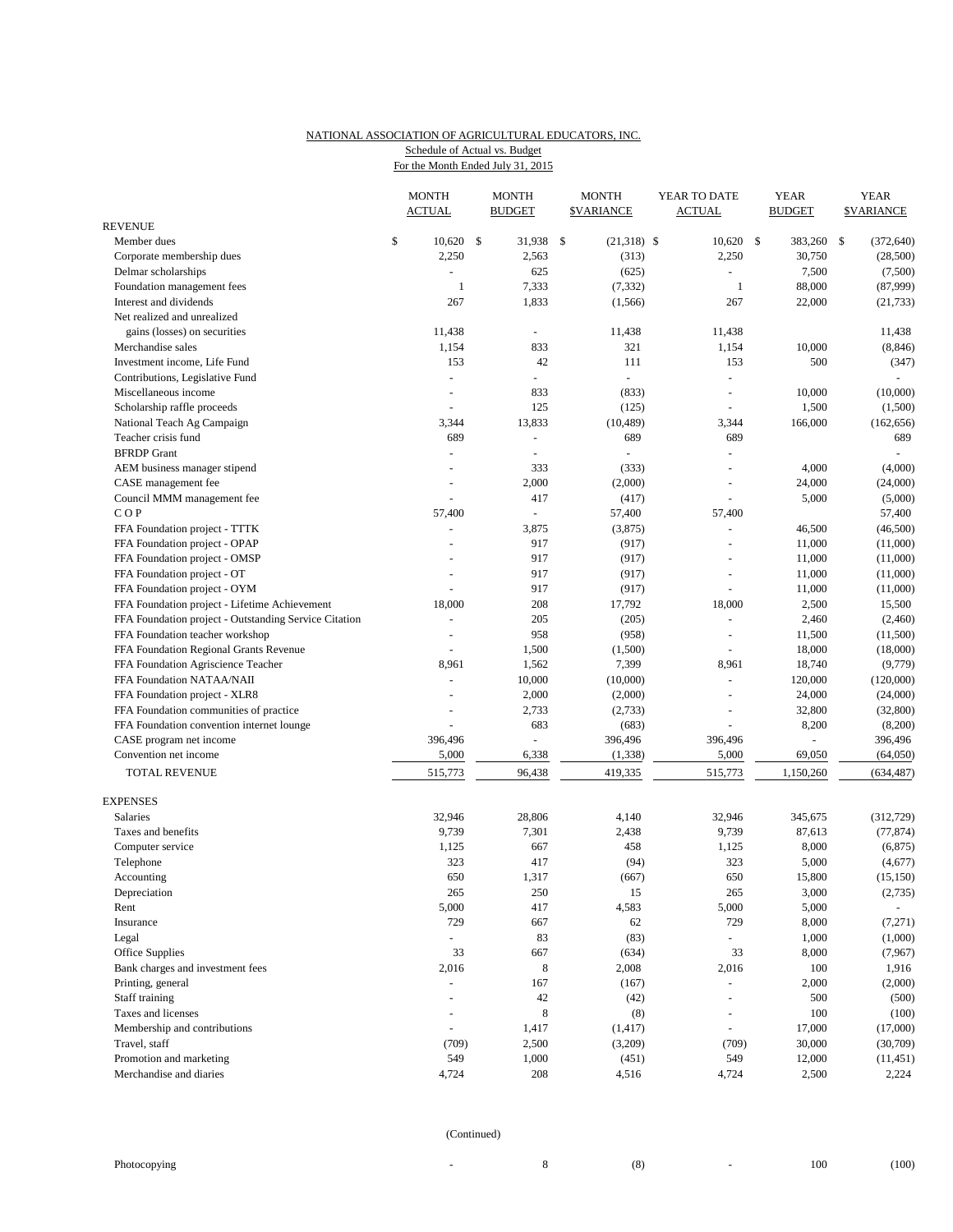### NATIONAL ASSOCIATION OF AGRICULTURAL EDUCATORS, INC. Schedule of Actual vs. Budget

| beneaure of rictual vs. Duucet    |  |
|-----------------------------------|--|
| For the Month Ended July 31, 2015 |  |

|                                                       | <b>MONTH</b><br><b>ACTUAL</b> | <b>MONTH</b><br><b>BUDGET</b> | <b>MONTH</b><br><b>\$VARIANCE</b> | YEAR TO DATE<br><b>ACTUAL</b> | <b>YEAR</b><br><b>BUDGET</b> | <b>YEAR</b><br><b>\$VARIANCE</b> |
|-------------------------------------------------------|-------------------------------|-------------------------------|-----------------------------------|-------------------------------|------------------------------|----------------------------------|
| Postage, general                                      | 645                           | 542                           | 103                               | 645                           | 6,500                        | (5,855)                          |
| Professional liability insurance                      |                               | 3,043                         | (3,043)                           |                               | 36,515                       | (36, 515)                        |
| Public relations                                      |                               | 50                            | (50)                              |                               | 600                          | (600)                            |
| Scholarships                                          | 11,250                        | 813                           | 10,437                            | 11,250                        | 9,750                        | 1,500                            |
| Travel, regional secretaries                          |                               | 1,000                         | (1,000)                           | $\sim$                        | 12,000                       | (12,000)                         |
| Travel, board of directors                            | 3,939                         | 3,083                         | 856                               | 3,939                         | 37,000                       | (33,061)                         |
| Nat'l Teach Ag Campaign                               | 7,414                         | 11,167                        | (3,753)                           | 7,414                         | 134,000                      | (126, 586)                       |
| FFA Foundation project - TTTK                         |                               | 3,875                         | (3,875)                           | $\sim$                        | 46,500                       | (46,500)                         |
| FFA Foundation project - OPAP                         |                               | 917                           | (917)                             | $\sim$                        | 11,000                       | (11,000)                         |
| FFA Foundation project - OMSP                         |                               | 917                           | (917)                             | Ξ                             | 11,000                       | (11,000)                         |
| FFA Foundation project - OT                           |                               | 917                           | (917)                             |                               | 11,000                       | (11,000)                         |
| FFA Foundation project - OYM                          |                               | 917                           | (917)                             |                               | 11,000                       | (11,000)                         |
| FFA Foundation project - Lifetime achievement         |                               | 208                           | (208)                             |                               | 2,500                        | (2,500)                          |
| FFA Foundation project - Outstanding service citation |                               | 205                           | (205)                             |                               | 2,460                        | (2,460)                          |
| FFA Foundation teacher workshop                       |                               | 958                           | (958)                             |                               | 11,500                       | (11,500)                         |
| FFA Foundation Regional Grants                        |                               |                               |                                   |                               |                              |                                  |
| FFA Foundation Agrisciense Teachers                   |                               | ÷,                            |                                   |                               |                              |                                  |
| FFA Foundation XLR8                                   |                               | 2,000                         | (2,000)                           |                               | 24,000                       | (24,000)                         |
| FFA Foundation convention internet lounge             |                               | 683                           | (683)                             |                               | 8,200                        | (8,200)                          |
| DuPont Agriscience                                    | 4,876                         | 1,562                         | 3,314                             | 4,876                         | 18,740                       | (13, 864)                        |
| Regional grants                                       |                               | 1,500                         | (1,500)                           | $\sim$                        | 18,000                       | (18,000)                         |
| NPS expense                                           |                               | 833                           | (833)                             | Ξ                             | 10,000                       | (10,000)                         |
| Webinar expense                                       |                               | 100                           | (100)                             | $\overline{a}$                | 1,200                        | (1,200)                          |
| Teacher crisis fund                                   |                               | L,                            |                                   |                               |                              |                                  |
| Communities of practice expense                       |                               | 1.667                         | (1,667)                           | $\overline{a}$                | 20,000                       | (20,000)                         |
| Substitute teacher hire behinds                       |                               | 42                            | (42)                              | $\overline{a}$                | 500                          | (500)                            |
| Website                                               | 1.050                         | $\overline{a}$                | 1,050                             | 1,050                         | 10,000                       | (8,950)                          |
| NATAA stipends                                        | 7,875                         |                               | 7,875                             | 7,875                         | 120,000                      | (112, 125)                       |
| <b>BFRDP</b> expense                                  | $\overline{a}$                |                               |                                   | $\overline{a}$                |                              |                                  |
| <b>BFPD</b> contract labor                            | $\blacksquare$                |                               | $\bar{a}$                         | $\overline{a}$                |                              |                                  |
| Credit card expense                                   | 241                           |                               | 241                               | 241                           | 2,500                        | (2,259)                          |
| Miscellaneous                                         | $\overline{\phantom{a}}$      | $\overline{\phantom{a}}$      | $\overline{\phantom{a}}$          | $\sim$                        |                              | $\sim$                           |
| <b>TOTAL EXPENSES</b>                                 | 94,680                        | 82,949                        | 11,731                            | 94,680                        | 1,127,853                    | (1,033,173)                      |
| NET INCOME (LOSS)                                     | \$<br>421,093                 | \$<br>13,489                  | \$<br>407,604                     | \$<br>421,093                 | \$<br>22,407                 | 398,686<br>\$                    |

## SEE ACCOMPANYING ACCOUNTANT'S REPORT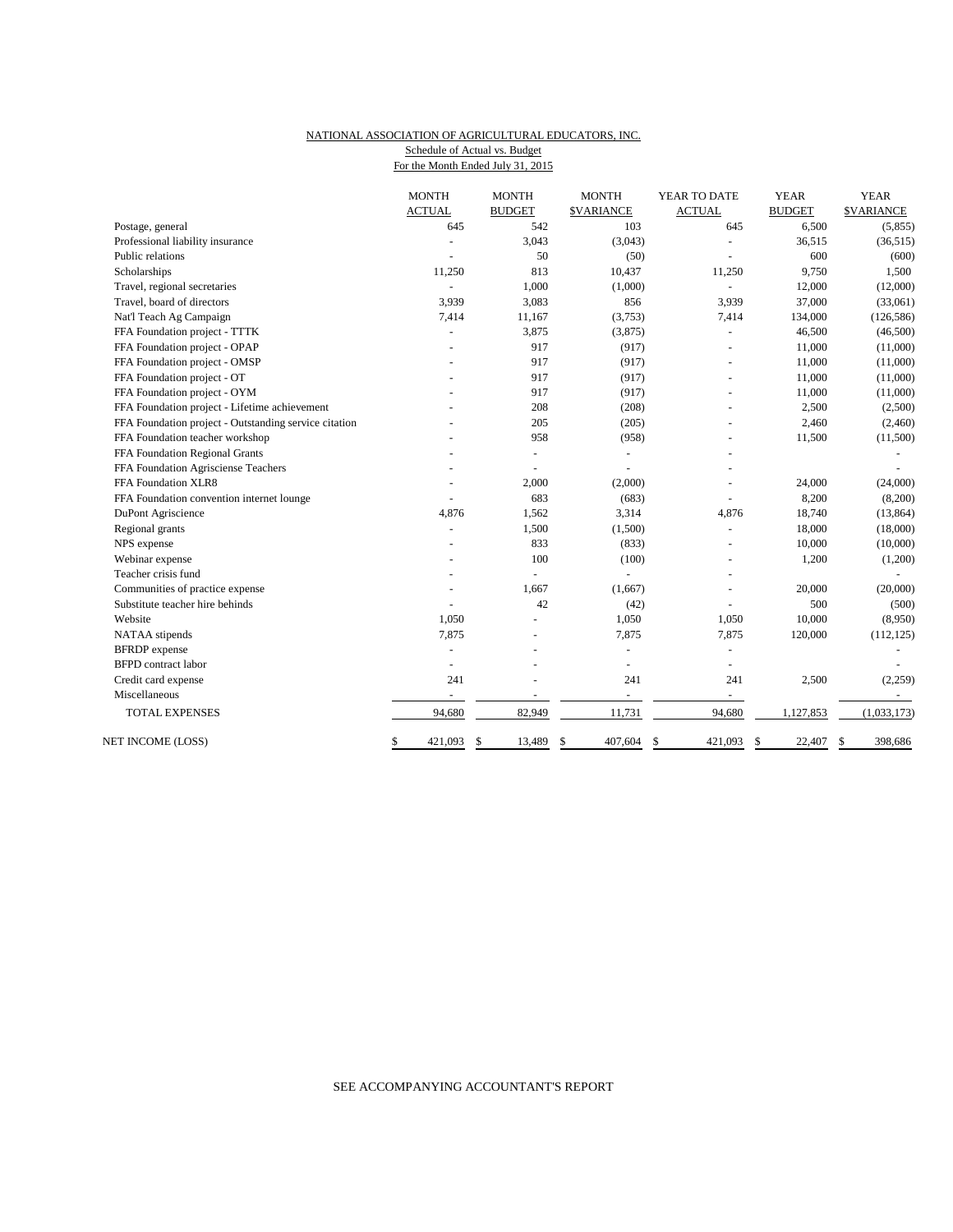#### NATIONAL ASSOCIATION OF AGRICULTURAL EDUCATORS, INC. Schedule of Convention Revenue and Expenses For the Month Ended July 31, 2015

|                                           |    | <b>MONTH</b> |    | <b>ACTUAL</b> |              |              |    | <b>MONTH</b><br><b>BUDGET</b> | <b>MONTH</b><br><b>ACTUAL</b><br><b>SVARIANCE</b> |         | YEAR TO DATE |           |  | <b>YEAR</b><br><b>BUDGET</b> |  | <b>YEAR</b><br><b>SVARIANCE</b> |
|-------------------------------------------|----|--------------|----|---------------|--------------|--------------|----|-------------------------------|---------------------------------------------------|---------|--------------|-----------|--|------------------------------|--|---------------------------------|
| <b>REVENUE</b>                            |    |              |    |               |              |              |    |                               |                                                   |         |              |           |  |                              |  |                                 |
| Convention, registration                  | \$ |              | \$ | 9,583         | $\mathbf{s}$ | $(9,583)$ \$ |    |                               | \$                                                | 115,000 | -S           | (115,000) |  |                              |  |                                 |
| Convention, trade show                    |    |              |    |               |              |              |    |                               |                                                   |         |              |           |  |                              |  |                                 |
| Convention, sponsorships - FFA Foundation |    |              |    | 4.167         |              | (4,167)      |    |                               |                                                   | 50,000  |              | (50,000)  |  |                              |  |                                 |
| Convention, host state social             |    |              |    |               |              |              |    |                               |                                                   |         |              |           |  |                              |  |                                 |
| Convention, sponsorships                  |    | 5,000        |    | 1,333         |              | 3,667        |    | 5,000                         |                                                   | 16,000  |              | (11,000)  |  |                              |  |                                 |
| <b>TOTAL REVENUE</b>                      |    | 5,000        |    | 15,083        |              | (10,083)     |    | 5,000                         |                                                   | 181,000 |              | (176,000) |  |                              |  |                                 |
| <b>EXPENSES</b>                           |    |              |    |               |              |              |    |                               |                                                   |         |              |           |  |                              |  |                                 |
| Convention, plaques and trophies          |    |              |    | 242           |              | (242)        |    |                               |                                                   | 2,900   |              | (2,900)   |  |                              |  |                                 |
| Convention, printing                      |    |              |    |               |              |              |    |                               |                                                   |         |              |           |  |                              |  |                                 |
| Convention, awards                        |    |              |    |               |              |              |    |                               |                                                   | 7,000   |              | (7,000)   |  |                              |  |                                 |
| Convention, meal functions                |    |              |    | 833           |              | (833)        |    |                               |                                                   | 10,000  |              | (10,000)  |  |                              |  |                                 |
| Convention, promotion and marketing       |    |              |    | 208           |              | (208)        |    |                               |                                                   | 2,500   |              | (2,500)   |  |                              |  |                                 |
| Convention, postage and shipping          |    |              |    | 333           |              | (333)        |    |                               |                                                   | 4,000   |              | (4,000)   |  |                              |  |                                 |
| Convention, equipment rental              |    |              |    | 1,583         |              | (1, 583)     |    |                               |                                                   | 19,000  |              | (19,000)  |  |                              |  |                                 |
| Convention, host state social             |    |              |    |               |              |              |    |                               |                                                   |         |              |           |  |                              |  |                                 |
| Convention, committee expense             |    |              |    | 379           |              | (379)        |    |                               |                                                   | 4,550   |              | (4,550)   |  |                              |  |                                 |
| Convention, sponsorships - FFA Foundation |    |              |    | 3,333         |              | (3,333)      |    |                               |                                                   | 40,000  |              | (40,000)  |  |                              |  |                                 |
| Convention, travel/board of directors     |    |              |    | 1,167         |              | (1,167)      |    |                               |                                                   | 14,000  |              | (14,000)  |  |                              |  |                                 |
| Convention, staff travel                  |    |              |    | 667           |              | (667)        |    |                               |                                                   | 8,000   |              | (8,000)   |  |                              |  |                                 |
| <b>TOTAL EXPENSES</b>                     |    |              |    | 8,745         |              | (8,745)      |    |                               |                                                   | 111,950 |              | (111,950) |  |                              |  |                                 |
| <b>NET INCOME (LOSS)</b>                  | S  | 5,000        | S. | 6,338         | \$           | (1, 338)     | \$ | 5,000                         | S.                                                | 69,050  |              | (64,050)  |  |                              |  |                                 |

SEE ACCOMPANYING ACCOUNTANT'S REPORT